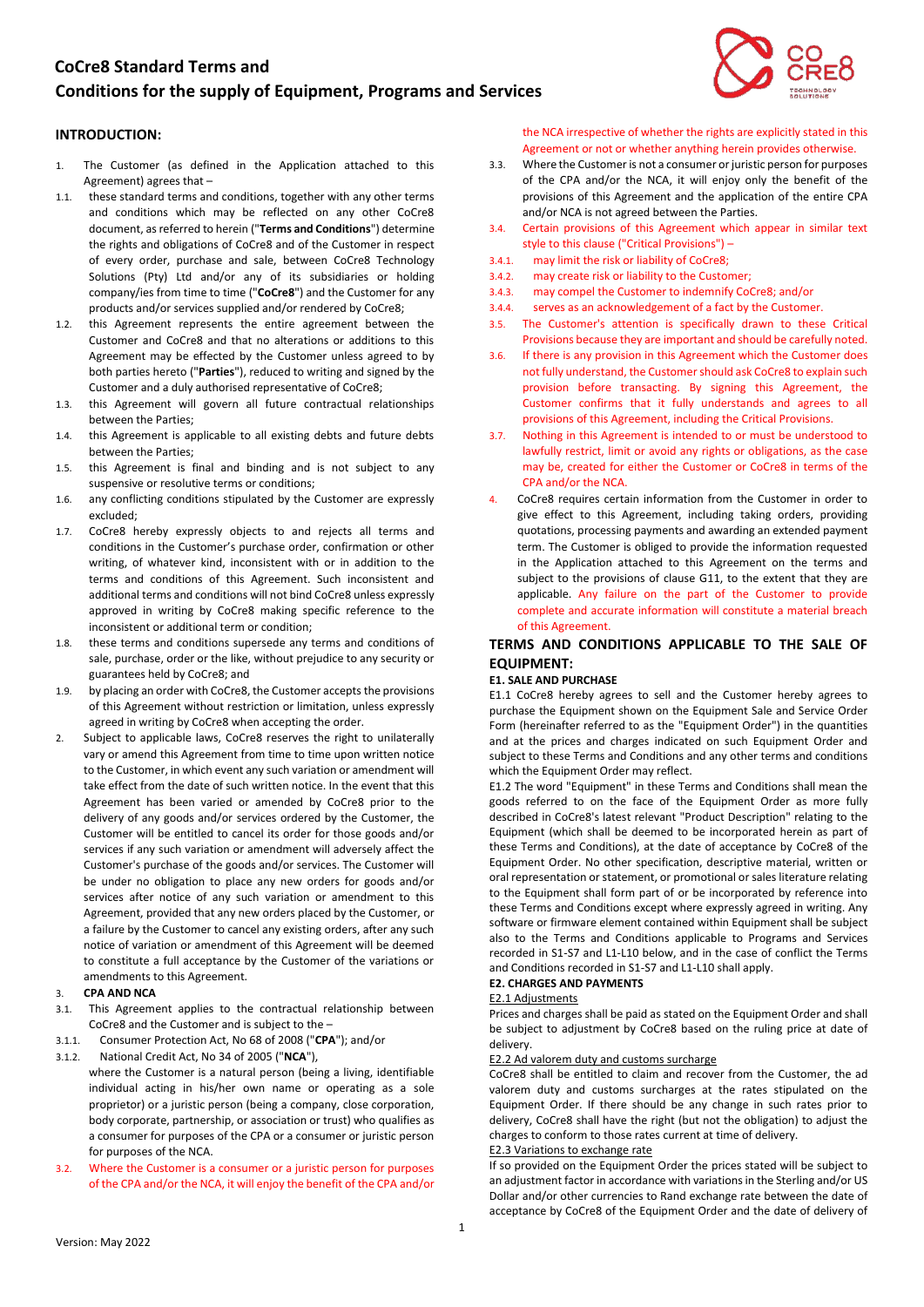the Equipment to the Customer. These prices will be adjusted either upwards or downwards in accordance with the published CoCre8 factor ruling, reflecting such exchange rate variations, on the date of delivery of the Equipment to the Customer.

# **E3. DELIVERY AND INSTALLATION**

#### E3.1 Delivery and Risk

Delivery shall be made to the Customer's delivery address as shown on the Equipment Order. The costs of any structural or other alterations or special hoisting gear or other equipment required to effect such delivery shall be borne by the Customer. Risk of loss or damage to the Equipment shall pass to the Customer upon delivery.

## E3.2 Installation

Unless otherwise indicated on the Equipment Order, CoCre8 shall install each unit of Equipment at the Customer's premises at CoCre8's then current installation rates. Such installation shall be effected during CoCre8's normal business hours as advised by CoCre8 from time to time, unless otherwise agreed by the parties in writing. The Equipment shall be deemed to have been installed when it shall have passed the applicable CoCre8 installation tests. If CoCre8 is not required to install the Equipment, the Equipment shall be deemed to have been installed five days after the Equipment in question is delivered to the Customer.

#### E3.3 Delivery/Installation

CoCre8 shall endeavour to ensure that the Equipment shall be delivered/installed on or about any dates agreed by CoCre8 and the Customer as mutually convenient for delivery and/or installation of the Equipment but shall not in any circumstances have any liability for any delay in such said delivery or installation.

#### E3.4 Site preparation

CoCre8 shall supply the information necessary to enable the Customer to prepare its premises for installation of the Equipment. The Customer shall, at its expense, prior to Equipment installation, install all electrical and communications wiring, carry out any necessary structural work and obtain any consents necessary for the installation of the Equipment and its connection to telecommunications lines.

#### **E4 EQUIPMENT WARRANTY**

E4.1 Unless otherwise indicated on the Equipment Order, CoCre8 warrants that the Equipment will conform to its Product Description applicable to the Equipment and that any defect in material or workmanship discovered in any unit of Equipment or any non-conformance to the Product Description will be rectified by repair, replacement or adjustment at CoCre8's discretion in terms of current published Equipment Warranty Service Description relating to the Equipment, provided that the Equipment has not been modified or repaired or maintained other than by CoCre8 and has been operated in accordance with CoCre8's recommendations. For the purposes of this paragraph E4.1, the expression "unit of Equipment" shall not include software or firmware elements (other than the physical components upon which the same resides) contained in Equipment. Such software and firmware shall have the benefit of, and be subject to, the terms and conditions applicable to Programs and Services recorded in S1-S7 and L1- L10 below.

E4.2 CoCre8's obligation under the above warranty shall be as recorded in E4.1 and shall be CoCre8's sole liability and it shall have no other liability whatsoever as regards the quality, or fitness for purpose of the Equipment or for any loss or damage whether in contract, delict or otherwise and all other representations, conditions, warranties and terms whether express or implied by law are expressly excluded from these Terms and Conditions, to the extent permissible in law.

E4.3 Except where indicated to the contrary on the Equipment Order, all warranty services shall be performed at CoCre8's workshop premises to which the Customer shall, at its own risk and expense, return the Equipment properly packed with proof of purchase and with a description of the alleged defect. When the repair is affected, CoCre8 will inform the Customer and the Customer will be responsible for collecting the repaired Equipment as soon as possible thereafter. Items and parts replaced in the course of repair shall become the property of CoCre8.

E4.4 All Equipment must be collected by the Customer from CoCre8 within 30 days of being notified by CoCre8 that the Equipment is ready for collection, failing which –

- (i) the Customer will be charged storage fees as per CoCre8's storage rates from time to time, chargeable from the date of such notice; and
- (ii) CoCre8 shall be entitled to sell any uncollected Equipment to defray the costs of such repairs.

**NOTE:** The General Terms and Conditions recorded in G1-G11 below apply to the Sale of Equipment.

**TERMS AND CONDITIONS APPLICABLE TO THE HIRE OF EQUIPMENT** 

**H1. HIRE** 

H1.1 CoCre8 hereby undertakes to supply on hire the Equipment shown on the Equipment Hire and Service Order Form (hereinafter referred to as the "Hire Order") at the hire charges indicated on the Hire Order and subject to these Terms and Conditions and any other terms and conditions which the Hire Order may reflect.

H1.2 The word "Equipment" in these Terms and Conditions shall mean the goods referred to on the face of the Hire Order as more fully described in CoCre8's latest relevant "Product Description" relating to the Equipment (which shall be deemed to be incorporated herein as part of these Terms and Conditions) at the date of acceptance by CoCre8 of the Hire Order. No other specification, descriptive material, written or oral representation or statement, or promotional or sales literature relating to the Equipment shall form part of or be incorporated by reference into these Terms and Conditions except where expressly agreed in writing.

Any software or firmware element contained within Equipment shall be subject also to the Terms and Conditions applicable to Programs and Services recorded in S1-S7 and L1-L10 below and in the case of conflict the Terms and Conditions recorded in S1-S7 and L1-L10 shall apply.

#### **H2. SERVICE OF EQUIPMENT**

It is a condition of hire that the Customer shall, with effect from the date of installation (as defined below) of the Equipment and at CoCre8's normal service charges, engage the service provided by CoCre8 in order to maintain the Equipment in good working order to the satisfaction of CoCre8. The aforesaid service charges and services shall be as recorded on the Hire Order and are subject to the Terms and Conditions applicable to Services as recorded in S1-S7 below.

#### **H3. HIRE PERIOD**

H3.1 The hire of each unit of Equipment will commence on the day of its installation (as defined below) and will continue for the Hire Period specified on the Hire Order

H3.2 On termination of the Hire Period CoCre8 will decommission and remove Equipment at the expense of the Customer.

#### **H4. OWNERSHIP**

Ownership of the Equipment and the responsibility for normal wear and tear of the Equipment shall at all times remain with CoCre8.

# **H5. DUTIES OF CUSTOMER**

- H5. 1 The Customer
- (i) will care for the Equipment, will house it in suitable premises and under suitable conditions and will follow such instructions on these matters and such instructions on operating the Equipment and carrying out operator's routine maintenance on the Equipment as CoCre8 gives from time to time;
- (ii) will use and carry out any diagnostics and test routines on the Equipment solely in the manner advised by CoCre8 and upon termination of the Service referred to in S1-S7 below and will return forthwith to CoCre8 all copies of programs, manuals and other documentation comprising such routines;
- (iii) will, at its own expense, give CoCre8 full access to the Equipment to enable CoCre8 to provide the Service referred to in S1-S7 below, make available to CoCre8 engineers appropriate staff who are familiar with the Customer's programs and applications, and provide suitable working space and facilities and suitable safe storage for maintenance equipment and spare parts;
- (iv) will, at its own expense, have available the latest issues of such CoCre8 programs as are used by the Customer and will ensure that any non-CoCre8 supplied facilities shall be such that the standard CoCre8 programs may be used. For the purpose of providing the Service referred to in S1-S7 below, CoCre8 will use standard CoCre8 programs;
- (v) will, at its own expense, provide such telecommunication facilities as are reasonably required by CoCre8 for testing purposes and will bear the charges for the use of those facilities by CoCre8 in order to detect faults in or to test Equipment;
- (vi) will accept full responsibility for the performance of the Equipment or System of which the Equipment is part and for the cost of any remedial action necessitated if the performance is adversely affected by:
- the use of media or supplies or consumables which either are not as specified by CoCre8 for use with the Equipment or have been treated with any substance other than is required by CoCre8; or
- b. any alterations or connections or attachments fitted or repairs or adjustments done except by CoCre8 or with CoCre8's written consent; or
- any input to, or output from, the System from or to Equipment or from programs not supplied by CoCre8;
- (vii) will accept full responsibility for loss or damage to Equipment whilst in possession or under control of the Customer, to the extent that CoCre8 is not insured against such loss or damage or is unable to receive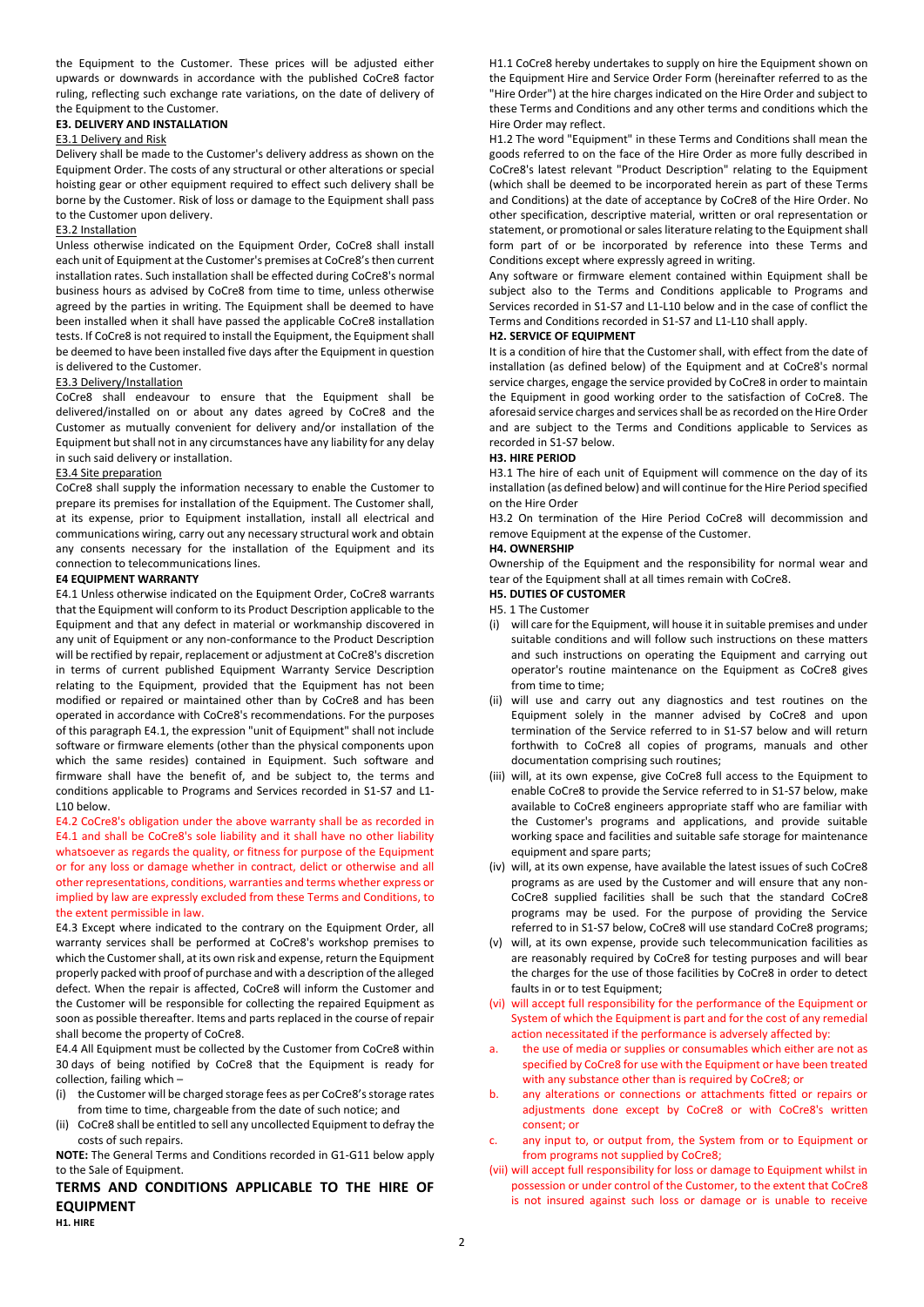payment from the insurer pursuant to any claim made by CoCre8 against such insurance;

- (viii)will be responsible for any damage caused to any land or building by affixing of the Equipment thereto or the removal of the Equipment there from (whether such affixing or removal be effected by CoCre8 or not) and shall indemnify CoCre8 against any claim made in respect of such damage;
- (ix) shall use the Equipment only for the purpose for which it is intended and only in accordance with the relevant "Product Description" relating to the Equipment.

H5.2 The Customer shall not sell, assign, sub-hire, pledge, charge or part with possession of or otherwise deal with the Equipment or any interest therein nor create nor allow to be created any lien on the Equipment and in the event of any breach of this provision CoCre8 shall be entitled (but not obliged) to pay to any third party such sum as is necessary to procure the release of the Equipment from any charge or encumbrance or lien and shall be entitled to recover such sum from the Customer forthwith. The Customer shall, forthwith after delivery of the Equipment, advise the Landlord of the premises where the Equipment is to be kept, of CoCre8's title to the Equipment, and shall on demand furnish CoCre8 with a copy of such advice. H5.3 The Customer shall not interfere with any marks or plates indicating ownership of any item of equipment.

# **H6. CHARGES AND PAYMENTS**

H6.1 Hire charges shall be paid in advance as stated on the Hire Order and in accordance with these Terms and Conditions. CoCre8 reserves the right to modify the charges so that such charges accord with CoCre8's ruling prices on the date of delivery of the Equipment.

H6.2 CoCre8 may from time to time modify hire charges by not less than 30 days' written notice effective at the end of one year following the date of installation of the Equipment as defined below, or at any time thereafter by not less than 30 days' written notice, provided that no increased charge will exceed a charge in accordance with the appropriate CoCre8 standard scales of charges in force from time to time.

#### H6.3 Ad valorem duty and customs surcharge

CoCre8 shall be entitled to claim and recover from the Customer the ad valorem duty and customs surcharges at the rates stipulated on the relevant order If there should be any change in such rates prior to delivery, CoCre8 shall have the right (but not the obligation) to adjust the charges to conform with those rates current at time of delivery.

#### H6.4 Variations to exchange rates

If so provided on the Hire Order, the hire charges stated will be subject to an adjustment factor in accordance with variations in the Sterling and/or US Dollar and/or other currencies to the Rand exchange rate between the date of acceptance by CoCre8 of the Hire Order and the date of delivery of the Equipment to the Customer. These hire charges will be adjusted either upwards or downwards in accordance with the published CoCre8 factor ruling, reflecting such exchange rate variations, on the date of delivery of the Equipment to the Customer.

#### **H7. DELIVERY AND INSTALLATION**

### H7.1 Delivery

CoCre8 will deliver each unit of Equipment to the Customer's delivery address as shown on the Hire Order. This will not include the cost of any structural or other alteration or special hoisting gear or other equipment required to effect such delivery, the costs of which shall be borne by the Customer. Risk of loss of and damage to the Equipment shall pass to the Customer upon delivery.

#### H7.2 Delivery/installation

CoCre8 shall endeavour to ensure that the Equipment shall be delivered/installed on or about the dates agreed by CoCre8 and the Customer as mutually convenient for delivery and/or installation of the Equipment but shall not in any circumstances have any liability for any delay in such said delivery or installation.

#### H7.3 Site preparation

CoCre8 shall supply the information necessary to enable the Customer to prepare its premises for installation of the Equipment. The Customer shall, at its expense, prior to Equipment installation, install all electrical and communications wiring, carry out any necessary structural work and obtain any consents necessary for the installation of the Equipment and its connection to telecommunications lines.

#### H7.4 Installation

Unless otherwise indicated on the Hire Order, CoCre8 shall install each unit of Equipment at the Customer's delivery address as shown on the Hire Order at CoCre8's then current installation rates. Such installation shall be effected during CoCre8's normal business hours as advised by CoCre8 from time to time, unless otherwise agreed by the parties in writing. The Equipment shall be deemed to have been installed when it shall have passed the applicable CoCre8 installation tests. If CoCre8 is not required to install

the Equipment, the Equipment shall be deemed to have been installed five days after the unit in question is delivered to the Customer.

**NOTE:** The General Terms and Conditions recorded in G1-G11 below apply to the Hire of Equipment.

# **TERMS AND CONDITIONS APPLICABLE TO SUPPLY OF SERVICES:**

#### **S1. SERVICES**

S1.1 CoCre8 hereby agrees to provide, and the Customer hereby agrees to accept, the Services at the service charges recorded on the Equipment Sale and Service Order Form and/or Equipment Hire and Service Order Form and/or, the Project and Special Services Order Form and/or the Services Order Form, whichever of these forms may have been executed by CoCre8 and the Customer (hereinafter called the "Services Order").

S1.2 The word "Services" in these Terms and Conditions shall mean the services referred to and described on the face of the Services Order as more particularly described in CoCre8's latest relevant "Product Description" (which shall be deemed to be incorporated herein as part of these Terms and Conditions) at the date of acceptance by CoCre8 of the Services Order. No other specification, descriptive material, written or oral representation or statement, or promotional or sales literature relating to the Services shall form part of, or be incorporated by reference into, these Terms and Conditions except where expressly agreed in writing.

#### **S2. NATURE OF SERVICES**

S2.1 Except where expressly agreed in writing with CoCre8, the Services shall not include repairs, replacements, adjustments, error corrections, or increased service time requirements occasioned by:

- (i) improper installation (save where installation has been carried out by CoCre8);
- (ii) failure to observe CoCre8's specifications relating to Equipment use, and operating and environmental conditions;
- (iii) misuse, abuse, negligence, accident;
- (iv) modifications, alterations or attachments carried out other than by CoCre8;
- (v) use of equipment, programs or accessories supplied other than by CoCre8 and which are not in the reasonable opinion of CoCre8 suitable for use with the Equipment;
- (vi) work carried out on the Equipment by any person other than CoCre8.

S2.2 Replacement parts shall be provided by CoCre8 without charge (unless otherwise agreed between CoCre8 and the Customer) and shall be either new or reconditioned or reassembled parts, which are equivalent to new parts in performance. All parts so replaced shall, unless otherwise agreed between CoCre8 and the Customer, become the property of CoCre8.

S2.3 Where the Services comprise the replacement or repair of any part of the Equipment and where this is normally effected by removal of the Equipment or any part thereof from the Customer's premises and should the Customer refuse to allow such removal then CoCre8 will be entitled to recover additional costs incurred thereby and CoCre8 shall incur no liability for any resultant delay or failure in providing the Services.

S2.4 Where the Services, relating to any unit of Equipment as recorded on the Services Order is designated as "Return for Repair", all Services shall be performed at CoCre8's premises, in which case the Customer shall, at its expense, deliver the Equipment to CoCre8's workshop premises, properly packed and with a description of the need for service. When the repair is effected CoCre8 will inform the Customer and the Customer will be responsible for collecting the repaired Equipment as soon as possible thereafter. With respect to Return for Repair service the Customer assumes the risk of loss of, and damage to, the Equipment while in transit.

#### **S3. SPECIALIST SERVICES**

S3.1 Where the Services comprise implementation, professional, training services and other specialist services:

- (i) CoCre8 will assign personnel with appropriate skill and experience to perform the Services.
- (ii) The Customer will, at its own cost, make available to CoCre8 appropriate personnel and resources and prompt access to such information and facilities as CoCre8 may reasonably require.
- (iii) CoCre8 shall be entitled to make reasonable additional charges in the event of any extension of, or modification to, or delay in, the provision of any Services other than as a result of any contractual default or negligence on the part of CoCre8.
- (iv) unless otherwise agreed in writing Services shall be performed by CoCre8 during its normal business hours. Services provided outside normal business hours shall be subject to charges at the prevailing CoCre8 special or overtime rates.
- (v) Reasonable expenses incurred by CoCre8 personnel such as, but not limited to, travel, accommodation and meals shall be charged in addition to prices and charges stated on the Services Order.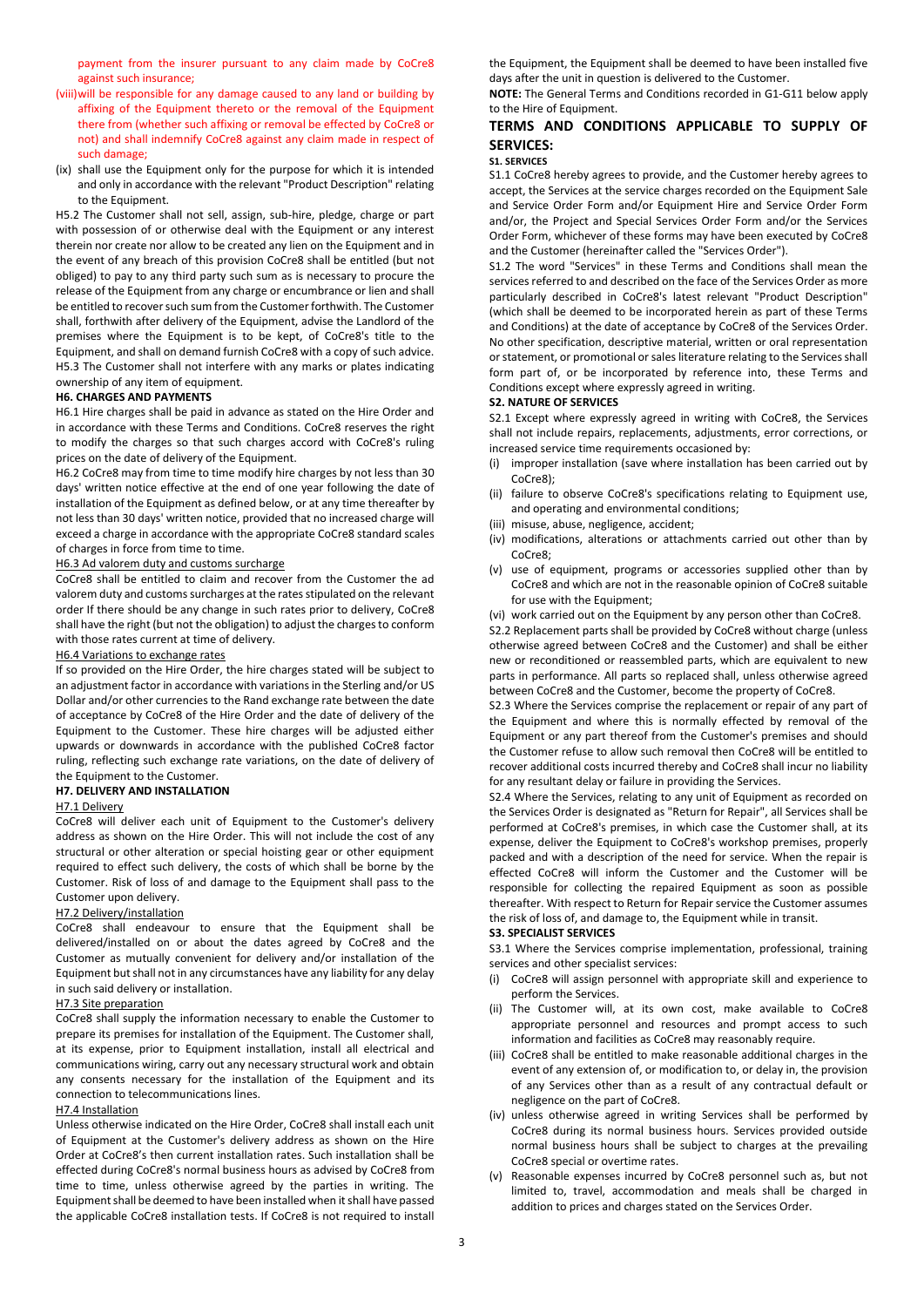(vi) CoCre8 shall be deemed to have completed any relevant Services when it has complied with the completion criteria stipulated in the applicable Product Services Description or in cases where Services are provided on a personnel time and/or materials basis when such said personnel time and/or materials have been furnished.

S3.2 The Customer shall be deemed to have been granted a licence to use any program or material supplied to him by CoCre8 in performance of the relevant Services subject to receipt by CoCre8 in full of the applicable price or charge stipulated in the Services Order and in these Terms and Conditions. The said licence shall not entitle the Customer to grant any sublicence nor to provide any aforesaid program or material for use or copying by any third party nor is any licence hereby granted or implied in relation to diagnostic materials to which the provisions of the General Terms and Conditions shall apply.

#### **S4. PERFORMANCE**

CoCre8 shall employ reasonable care and skill in the performance of Services and take all reasonable and practical steps to avoid or ameliorate any default on its part in carrying out the same but it will not be liable for any claim whatsoever or howsoever arising whether in contract, delict or otherwise for any delay or act or omission on its part in relation to the Services save where such exclusion of liability shall be prohibited by law. **S5. COMMENCEMENT** 

The commencement date of Services in relation to Programs and Equipment shall be either the day of installation in the case of newly installed Equipment and Programs, or for previously installed Equipment and programs, the date indicated on the Services Order. Services shall continue from the commencement date for each unit of Equipment or Program until (in the case of Services agreed to be provided for an indeterminate period) either party terminates the Services by giving the other party not less than ninety (90) days' prior written notice of termination. In the case of Services agreed to be provided for a specified minimum period of time, termination as aforementioned shall (other than for reason of breach by either party) only be effected after the minimum period has elapsed and then by not less than 30 days' written notice.

#### **S6. SERVICE CHARGES**

S6.1 From time to time, CoCre8 may increase charges for Services which are payable on a periodic basis provided that CoCre8 gives the Customers at least thirty (30) days' prior notice of each such increase. In the event of any such increase, the Customer may by written notice to CoCre8 terminate Services provided that CoCre8 receives such written notice prior to the effective date of such increase.

S6.2 Charges for parts, components and materials, and for magnetic media, stationery, and other supplies, where not expressly included in the Services charge, are separately payable by the Customer.

S6.3 Except when expressly included in the Services charge, the Customer will be responsible for any travel time and expense (including accommodation) at CoCre8's current standard rates, where the service is to be performed at a location more than 40 kilometres from CoCre8's nearest Service Centre.

#### **S7. ACCESS: FACILITIES**

- To facilitate provision of Services, the Customer shall:
- (i) provide CoCre8 with full and free access to all relevant information, Equipment and Programs;
- (ii) make available to CoCre8's personnel appropriate staff who are familiar with the Customer's operations, programs and/or applications;
- (iii) provide suitable working space and facilities and suitable safe storage for service equipment, spare parts and manuals;
- (iv) keep at its premises for use by CoCre8 the latest issues of such CoCre8 programs as are used by the Customer;
- (v) consent to and/or arrange for the temporary disconnection and/ or isolation of any non-CoCre8 supplied and/or maintained equipment if in CoCre8's reasonable opinion such action will better assist CoCre8 in the diagnosis and identification of faults;
- (vi) at CoCre8's request, keep a record of use of the Equipment and Programs in the manner prescribed by CoCre8 and make available such records as and when CoCre8 may reasonably require;
- (vii) at its own expense provide such telecommunications and other facilities as are reasonably required by CoCre8 for diagnostic and testing purposes and bear the costs of the use of these facilities by CoCre8.

#### **S8. RETURN TO SUPPORT POLICY**

S8.1 The CoCre8 Return to Support Policy is applicable to CoCre8 supported hardware and/or Operating System products in cases where a Warranty or a support contract has lapsed on any given product. A "Return to Support" fee shall apply and the Equipment shall meet all support eligibility criteria for CoCre8 supported hardware and Operating System support. S8.2 Return to Support Fee

The Return to Support fee is calculated as follows:

- (i) *"Current monthly support charge"* multiplied by *"the number of months the product was not covered under contract"* plus **"Inspection fee"**;
- (ii) where applicable any additional penalties levied by  $3<sup>rd</sup>$  Party Hardware and Software OEM Vendors will also be chargeable; and
- (iii) where applicable, any additional charges to repair or replace a component to return the Equipment to good operating condition, will be chargeable.

S8.3 Return to Support for Hardware Products

Before a CoCre8 supplied hardware product can be added to a new support contract the product must meet as a minimum the eligibility criteria set out below.

S8.4 CoCre8 Hardware Support Eligibility Criteria

A CoCre8 supplied product shall meet eligibility criteria, which includes but is not limited to the following criteria:

- (i) has not reached the end of its support life (EOL) as published or designated by the OEM, and will not reach end of support life during the renewed agreement term;
- (ii) is at the latest specified configuration and revision levels;
- (iii) an onsite inspection of the product is performed by a CoCre8 engineer. If CoCre8 determines that the product does not meet the configuration and revision level requirements, or does not pass the CoCre8 diagnostic test(s), CoCre8 will restore such product(s) to acceptable configuration and revision levels and replace any hardware components in order to return the product to good operating condition, at the Customer's cost/expense.

#### S8.5 Return to Support for Operating System Products

CoCre8 Operating System support may be resumed upon payment of the following fees:

- (i) the annual support fee for the new coverage term;
- (ii) one hundred percent (100%) of all annual support fees that would have been payable if Operating System support coverage had not lapsed; and (iii) a reinstatement penalty fee where applicable.

S8.6 All applicable license or proof of Operating System license documentation for each Operating System product to be supported must be presented on request before such support will be considered for reinstatement.

S8.7 Only supported versions of the Operating System will qualify for support coverage.

**NOTE:** The General Terms and Conditions recorded in G1-G14 below apply to Services.

#### L1. **LICENCE GRANT**

L1.1 In consideration of payment by the Customer of the applicable licence charges (if any) specified on the Program Licence Order form (hereinafter referred to as the "PL Order") and compliance with the Terms and Conditions hereto, CoCre8 hereby grants to the Customer a non-exclusive, non-transferable licence to use the Programs specified on the PL Order for the purposes and subject to any limitations referred to on the PL Order and in the applicable Product Description relating to the Programs (which shall be deemed to be incorporated herein as part of these Terms and Conditions). The only processor upon which the Programs may be run is the processor unit or units identified on the PL Order (hereinafter "the Authorised Equipment"). Any other use is prohibited except by prior written agreement with CoCre8.

L1.2 The word "Program" in these Terms and Conditions shall mean the programs in object code form referred to on the PL Order as more fully described in CoCre8's latest relevant Product Description relating to the Program at the date of acceptance by CoCre8 of the PL Order. No other specification, descriptive material, written or oral representation or statement, or promotional or sales literature relating to the Program shall form part of or be incorporated by reference into these Terms and Conditions except where expressly agreed in writing. Each Program will be subject to a Primary Licence, Extension Licence, Run Time Licence or Secondary Licence as stated on the PL Order and each such Licence shall except where the context requires otherwise have the following meaning:

- (i) Primary Licence means the first licence granted to the Customer in relation to the Program in question.
- (ii) Secondary Licence means a licence granted to the Customer supplementary to a Primary Licence for a Program Product authorising the Customer to use that Program on equipment additional to that covered by the Primary Licence.
- (iii) Extension Licence means a licence granted to the Customer authorising a Program to be used on additional nodes to those covered by the Primary Licence.
- (iv) Run Time Licence means a licence granted to the Customer authorising the use of CoCre8 copyrighted code within object application Programs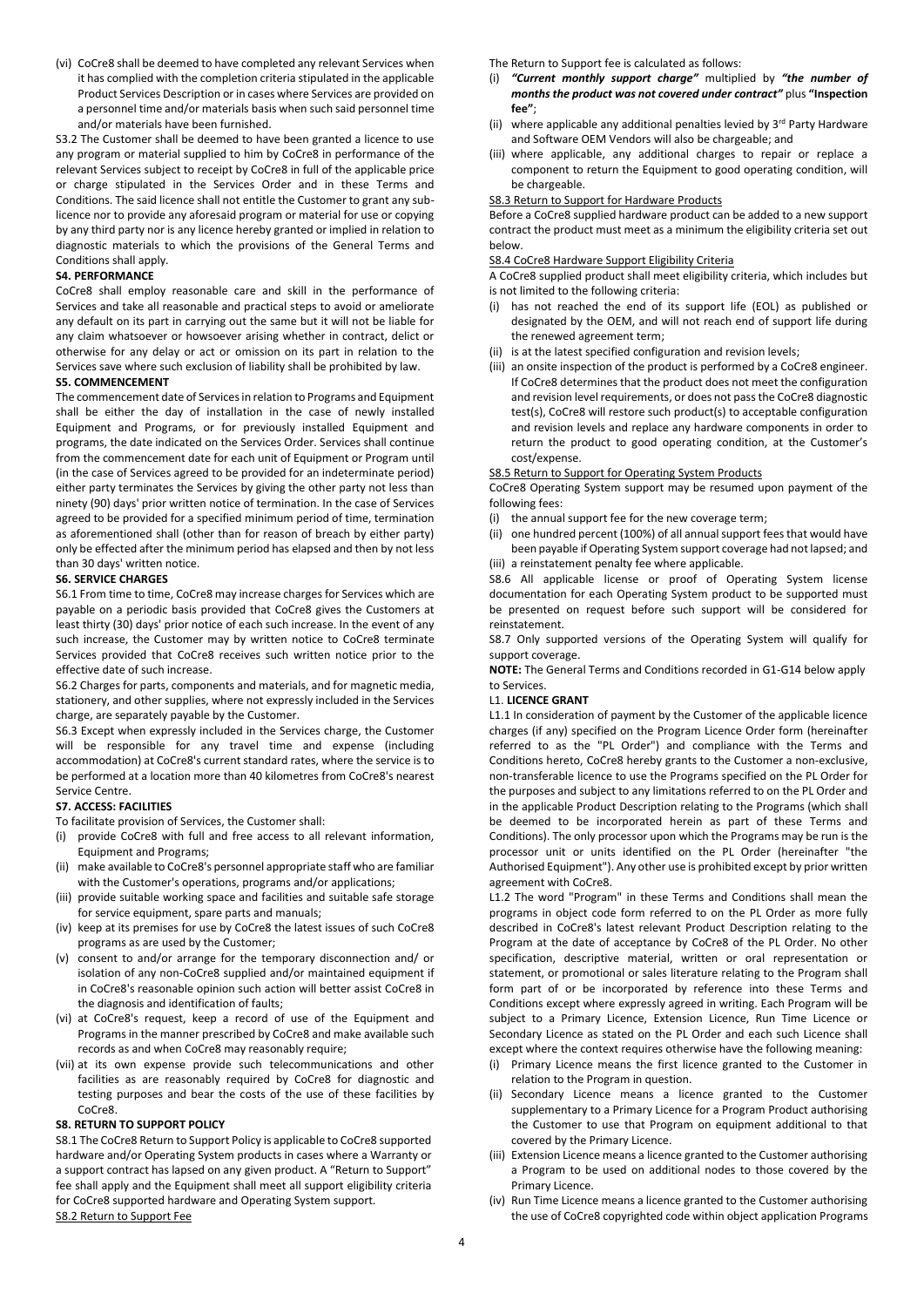which have been incorporated therein by compiler or Program development products licensed by CoCre8.

#### **L2. DELIVERY OF PROGRAMS**

L2.1 CoCre8 shall deliver to the Customer one copy of each Program subject to a Primary Licence on media supplied by CoCre8 at the Customer's expense.

L2.2 Programs subject to a Secondary Licence or Extension Licence shall be used or copied for use by the Customer himself as necessary but only with the Authorised Equipment. All costs associated with the installation of Programs shall be borne by the Customer. The Customer may also make copies needed for operational security. Except as provided above in this paragraph no other copies of the Programs may be made by the Customer. The Customer shall reproduce all CoCre8 copyright and other proprietary notices on all copies of the Programs.

#### **L3. LICENCE CHARGES**

L3.1 Licence charges are payable in accordance with the terms on the PL Order Form. Periodic licence charges are payable in advance from the date of licence commencement, referred to in L10.1 below.

L3.2 CoCre8 may increase periodic licence charges from time to time by not less than thirty (30) days prior to written notice to the Customer.

#### **L4. DOCUMENTATION**

CoCre8 shall deliver to the Customer's Primary Licence location(s) as described on the PL Order one copy of the standard CoCre8 documentation to assist the Customer in the use of the Programs. The Customer may not copy documentation without CoCre8's prior written consent. CoCre8 shall endeavour to ensure prompt delivery of Programs and any associated documentation on any dates agreed between CoCre8 and the Customer but shall not in any circumstances have any liability for any delay in such delivery.

#### **L5. PROGRAM WARRANTY**

L5.1 CoCre8 warrants that, if within ninety (90) days after delivery of a Program subject to a Primary Licence it is reported to CoCre8 that the Program contains an intrinsic error or does not when properly used on the applicable Authorised Equipment materially conform to CoCre8's appropriate Product Description published at the date of acceptance by CoCre8 of the PL Order then CoCre8 will, unless stipulated otherwise by CoCre8 on the PL Order, use every reasonable effort to remedy any errors by way of error correction or avoidance action. Due to the nature of Programs, no guarantee is given of uninterrupted or error free running or that all errors will be rectified by error correction or avoidance action and CoCre8 shall not be liable for any claim whatsoever or howsoever arising whether in contract, delict or otherwise for any failure on its part to effect a successful error correction or avoidance action.

L5.2 CoCre8's obligation under the above warranty shall be as recorded in L5.1 and shall be CoCre8's sole liability and CoCre8 shall have no other liability whatsoever as regards the quality, or fitness for purpose of any Program or for any loss or damage whether in contract, delict or otherwise and all other representations, conditions, warranties and terms whether express or implied, statutory or otherwise are hereby excluded save where not capable of exclusion at law.

L5.3 CoCre8's warranty service is provided in terms of CoCre8's Program Warranty Service Description published by CoCre8 as at the date of acceptance by CoCre8 of the PL Order.

#### **L6. PROGRAM SUPPORT**

After the period of 90 days referred to in L5.1 has expired CoCre8 shall continue to provide the error correction and avoidance service as specified in paragraph L5 at CoCre8's current rates. CoCre8 reserves the right to withdraw the availability of such service upon six (6) months' written notice to take effect at any time but will not do so (save for breach of contract by the Customer) for so long as CoCre8 is offering the service for the Program to other Customers generally.

#### **L7. MODIFYING, MERGING AND OTHER USES**

L7.1 Save as provided in L8 below, the Customer may modify the Programs (other than in the microcode or operating systems) and may merge the Programs with other data and/or programs. This CoCre8 Program Licence applies to all parts of any Programs, which continue to subsist within the results of any aforesaid modification or merger. The Customer undertakes to inform CoCre8 promptly of any aforesaid modification and to furnish CoCre8 at its request with any information or data reasonably required by CoCre8 to enable it to understand, reproduce and use the results of such modification and CoCre8 shall be deemed to have been granted a free, irrevocable, sub-licensable, worldwide licence to exploit such said results, with effect from the date of the Customer having made such modification. L7.2 If programs not supplied by CoCre8 are used with the Programs and such non-CoCre8 supplied programs increase CoCre8's support obligations with respect to the Programs, or if any Programs are modified or merged by or on behalf of the Customer other than by CoCre8, then CoCre8 shall have

no further obligations, including support obligations, regarding the Programs as merged or modified and CoCre8 may charge the Customer for any services CoCre8 may provide at the request of the Customer at CoCre8's normal rates.

#### **L8. THIRD PARTY PROGRAMS**

The Customer acknowledges being aware that certain Programs supplied by CoCre8 may be licensed to CoCre8 by third parties. Any such Programs may be subject either to licensing terms and conditions, which accompany such Programs, or to the terms and conditions of any third party end user licence either of which shall in the event of conflict prevail over these CoCre8 Terms and Conditions. The Customer accepts that such terms and conditions shall govern the Customer's use of any such Programs.

#### **L9. CONFIDENTIALITY**

The Customer shall ensure that the Programs are used only as licensed and will not disclose or make available the Programs or any part thereof to any third party, in any form, except to facilitate use with the Authorised Equipment and then on a confidential basis. If any unauthorised use is made of the Programs and such use is attributable to any act or default of the Customer then, without prejudice to CoCre8's other rights and remedies, the Customer will immediately be liable to pay CoCre8 an amount equal to the charges which such unauthorised user would have been obliged to pay had CoCre8 granted a licence to the unauthorised user at the beginning of the period of unauthorised use, for the period during which such unauthorised use persists.

#### **L10. COMMENCEMENT/TERMINATION**

L10.1 The commencement of each Licence granted shall be as follows:

- (i) in the case of a Primary Licence, on delivery of the Program to the Customer (save where the relevant Program shall be only for use on Equipment not yet installed, when commencement shall be the date of installation of the relevant Authorised Equipment).
- (ii) in the case of Secondary and Extension Licenses, on delivery to the Customer at its premises of the relevant Primary Program or installation of the relevant Authorised Equipment or the date of acceptance by CoCre8 of an order for the relevant Secondary or Extension Licence, whichever occurs last.

L10.2 The Customer may terminate a Program Licence in respect of any copy of any applicable Program by giving not less than ninety (90) days' prior written notice to CoCre8 to expire at the end of any current period for which a charge has been paid.

L10.3 CoCre8 may not terminate the Licence for any Program except in the event of breach by Customer of the Terms and Conditions applicable thereto. Termination of any Licence for breach by the Customer shall be without prejudice to any right of CoCre8 to damages or other rights or remedies.

L10.4 Within five (5) days of termination the Customer will in appropriate circumstances where CoCre8 so directs return or destroy the Programs and all copies, forms and parts thereof (including modified or merged Programs) and will certify to CoCre8 in writing that such action has been taken. Termination will not discharge the Customer from any obligation hereunder or from payment of sums then already due.

L10.5 The Customer shall permit CoCre8 at all reasonable times to audit the use of Programs.

**NOTE:** The General Terms and Conditions recorded in G1-G11 below apply to the Licensing and Support of Programs.

# **GENERAL TERMS AND CONDITIONS FOR IT INTEGRATION SERVICES, AND IMAC/D SERVICES:**

#### **I1. GENERAL**

I1.1 These terms and conditions shall apply for offers and service delivery of CoCre8 in the field of Integration and IMAC/D services as well as other IT works and services subject to Customer acceptance. CoCre8 shall only be bound to any other supplementary business terms and conditions of the customer to the extent that such terms are in compliance with the terms set forth below or if CoCre8 has explicitly agreed to such terms in writing.

I1.2 Unless agreed otherwise, orders and confirmations of order must be made in writing.

I1.3 Delivery dates and deadlines are binding only if and insofar as expressly confirmed in writing by CoCre8

#### **I2. SERVICES**

The scope of services shall be as set out in the CoCre8 quotation, offer, service schedule and/or service product data sheet of CoCre8. Unless agreed otherwise, CoCre8 shall provide the services during its local regular business hours (08h00 to 17h00, Mondays to Fridays excluding public holidays).

#### **I3 COOPERATION ON THE PART OF THE CUSTOMER**

I3.1 The customer shall remain responsible for the overall project and the overall result.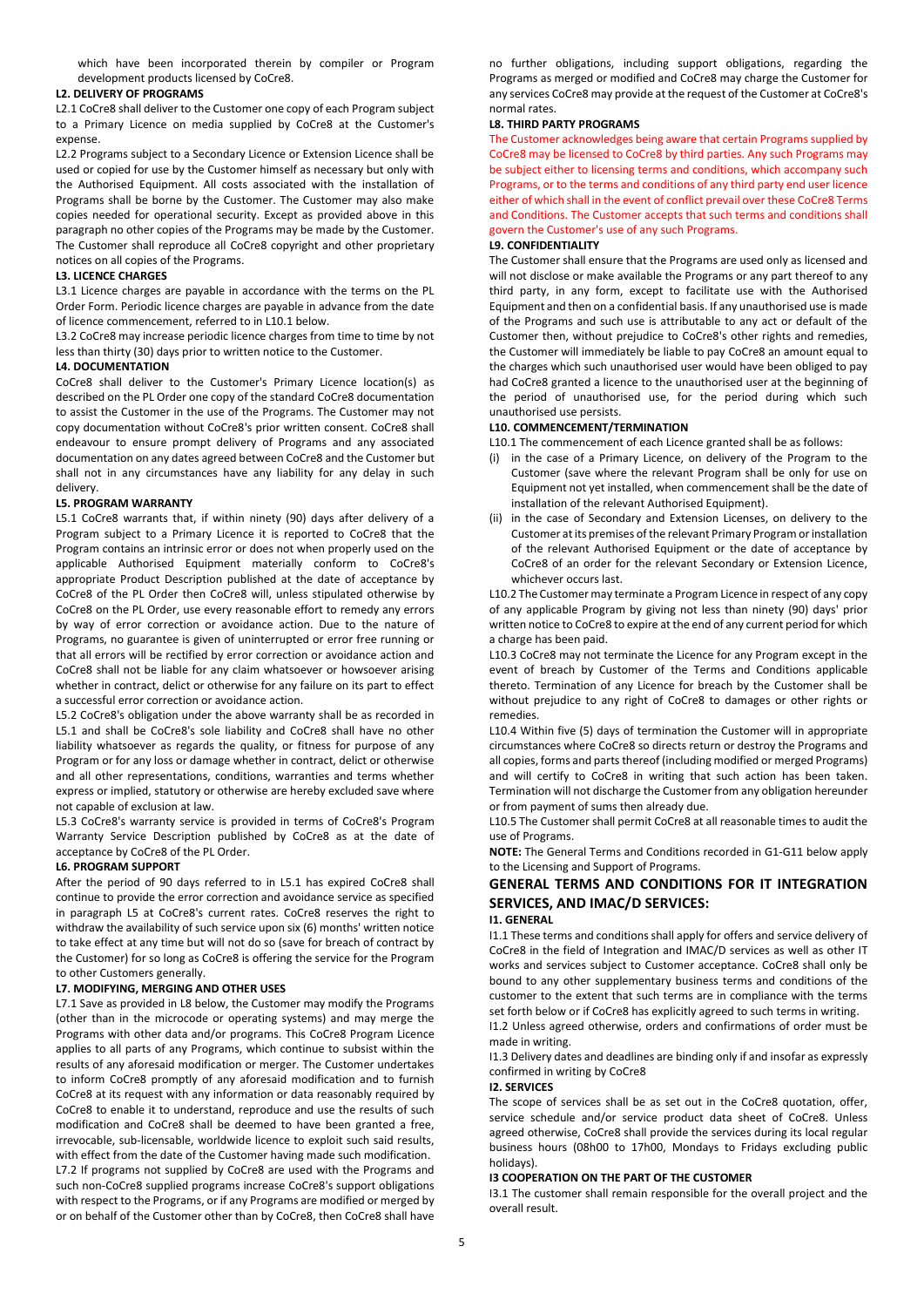I3.2 The customer shall appoint a responsible, knowledgeable contact person, unless this should not be required considering the scope and the extent of the specific service performance.

I3.3 The customer shall assist CoCre8 with the performance of its services and in the context of its obligations to cooperate, provide in good time all the documents, information and data required to perform the services, as well as obtain any necessary licenses and issue any approvals.

I3.4 The customer shall at its own expense and on its own responsibility provide and install any hardware and software prerequisites as well as any network connections, which are needed to provide the works and services agreed under these terms and conditions and to maintain the customer's operations during service delivery.

I3.5 The customer is to ensure the diligent and comprehensive back up of all relevant data so that in case of any damage or loss of such data, its recovery is possible at any time and without greater effort. In addition, the customer shall take all technical and/or organizational measures in order to enable works and service delivery by CoCre8 or a subcontractor of CoCre8 as agreed.

I3.6 If the customer does not meet its obligations to cooperate in good time or sufficiently, CoCre8 shall then be entitled to substitute the necessary services at the customer's expense.

**I4 PLACE OF FULFILMENT, PERSONNEL, REMOTE SERVICE PERFORMANCE** 

I4.1 In as far as is necessary to fulfil the agreement, CoCre8 shall also provide the agreed services at the customer's premises. The customer shall provide CoCre8 with unhindered access to the premises. Even where on premises works and services are performed the employees of CoCre8 shall under no circumstances enter a working relationship with the customer. The customer shall direct requests concerning the works and services to be provided exclusively to the contact person nominated by CoCre8 and shall refrain from giving any direct instructions to CoCre8 employees and/or subcontractors.

I4.2 Customer acknowledges and agrees that CoCre8 is free to deploy, direct and control its staff at its own reasonable discretion. This particularly applies to the selection of the specific employees, orders regarding working hours and overtime, the setting of holidays, attendance supervision and monitoring of work processes.

I4.3 If on the basis of this agreement a working hierarchical relationship should arise between CoCre8 and Customer personnel due to mandatory legal requirements, the Customer shall bear all additional costs that CoCre8 incurs, unless employment of the personnel has been expressly agreed.

# I4.4 Remote Service Performance

I4.4.1 If and insofar as the services as reflected in the respective service data sheet, Service Description or Statement of Work are provided wholly or partially via remote maintenance/remote access (remote services), the Customer shall - in addition to the required telecommunication and Internet connections (including the provision of functioning browser software) - be obliged to accept and implement the installation of a standard software utility program for remote access (remote access tool) to be provided by CoCre8 as well as to ensure its functioning for the duration of the service agreement. Depending on the remote access tool used, it is also possible for merely a temporary download of software elements to be necessary. The property rights to the respective remote access tool shall remain with the respective owner at all times.

I4.4.2 During the installation or downloading of the respective remote access tool the Customer will be requested to accept the software license agreement of the respective software manufacturer and the corresponding data privacy regulations that are attached to the installation routine or download procedure. Upon request, CoCre8 shall at any time also provide the Customer with the appropriate regulations in advance. The use of the respective remote access tool shall also be subject to the terms and conditions of this service agreement as well as the conditions of any additional manufacturer warranty that may be applicable. If and to the extent that the Customer does not accept the appropriate regulations of the software licensor, installation/download of the remote access tool as well as the associated remote service delivery by CoCre8 will be deemed impossible for technical reasons beyond CoCre8's control. Any resulting service restrictions, in particular breaches of the agreed service levels due to the Customer's refusal to allow remote access, shall not be the responsibility of CoCre8 and shall be borne by the Customer.

I4.4.3 CoCre8 support engineers shall obtain remote access to the Customer systems for the purpose of problem elimination with the aid of the respective remote access tool. The use of this remote access tool for problem elimination by support engineers shall include the analysis of the Customer's system configuration, the displaying and processing of the Customer's files and registry, the displaying of the Customer's screen as well as the displaying of comments on the Customer's screen and the assumption of control over the Customer system. If and to the extent that

the Customer has not actively granted permanent approval for remote access by CoCre8 as part of the configuration of the remote access tool, new active approval of remote access shall be required from the Customer for every remote access session. The Customer can end the session at any time by means of the input function available according to the operating guide of the respective remote access tool.I4.4.4 CoCre8 will in the course of the remote access collect, administer, process and use the diagnosis data, as well as any technical or use-related information associated with the service assignment. This particularly includes device information about the computer being accessed, the system software and software programs used as well as the connected peripheral devices. CoCre8 shall be entitled to collect, save, process and use this information for the provision of software updates, product support, product information and other services (if available) as well as anonymously for the further development, simplification or improvement of products and/or services. In connection with the remote access tool it is not planned to otherwise access personal data or collect such data. Any inadvertently collected or displayed personal data shall be handled in compliance with the statutory regulations regarding data privacy and CoCre8's data privacy guideline. Transmission of data between the Customer system and CoCre8 shall be in encrypted form.

I4.4.5 Remote access sessions may for quality assurance purposes be monitored or recorded by CoCre8.

I4.4.6 The Customer agrees to the installation or download of the remote access tools so that CoCre8 may export, use and save any personal data affected by the use of the remote service and other information, with which you can be identified outside the EEA, for the provision of the CoCre8 remote services and any other connected CoCre8 products and services.

I4.4.7 Activation of third-party providers / CoCre8 service partners for remote tool use:

Upon Customer approval or by way of a supplementary agreement with the Customer the remote service tool may also be activated for the delivery of remote services by designated third-party providers. However, in these cases CoCre8 shall only provide the remote service infrastructure. Unless otherwise agreed both explicitly and in writing, the Customer alone shall therefore bear the risk of illicit or incorrect use of the remote access right by such a third-party provider that is associated with activation. Liability of CoCre8 for service activities and/or another action or inaction on the part of the activated third-party provider shall be excluded, unless the action or inaction of the corresponding third-party provider is based on an explicit and written order from CoCre8 sub-contractorship).

I4.4.8 If and insofar as in accordance with the stipulations of the respective Service Datasheet, quotation, Service Description or Statement of Work, an ongoing remote access is required for the purpose of providing the agreed services, Customer grants to CoCre8 and the subcontractor(s) deployed by CoCre8 an upfront approval for ongoing remote access to all IT systems subject to service delivery under the Agreement. Unless agreed otherwise, Customer approval of such remote access shall end with the termination or expiry of the underlying service contract and the corresponding delivery obligations of CoCre8 there under.

# **I5 CHANGE IN THE WORKS OR SERVICES (CHANGE REQUEST PROCESS)**

I5.1 CoCre8 is only obliged to deliver the Services in accordance with quotation.

I5.2 The Customer shall communicate any and all requirements for amendments and/or additions in writing and on a Change Request Form to be sent to the agreed CoCre8 contact person. CoCre8 shall provide a quotation for the implementation of such Change Request to Customer, unless it is unreasonable to do so for CoCre8. The implementation of a Change Request shall be deemed unreasonable in particular, if the business operation of CoCre8 should generally not be set up to provide the amended or additional services as requested.

I5.3 CoCre8 is not obliged to fulfil the Customer's change and addition requests, unless a change/addition contract is concluded in writing, or the quotation is accepted by the Customer in writing.

I5.4 CoCre8 may interrupt the works and Services affected by the change/addition requests until a decision is taken as to their implementation. The time limits for completion shall be extended by the number of workdays on which the interruption continues to exist. Where lump sum payments for the works and services were agreed CoCre8 can demand an increase to the agreed lump-sum remuneration for the duration of the interruption, unless otherwise agreed.

# **I6 ACCEPTANCE/ACTIVITY REPORT**

I6.1 If and insofar as a formal acceptance for specific works and services or a partial formal acceptance for individual services is required or has been agreed, the Customer is obliged to accept the respective works or service no later than 3 (three) days after CoCre8 has given notification of completion and handed over the work result to the Customer. The services are deemed as accepted if: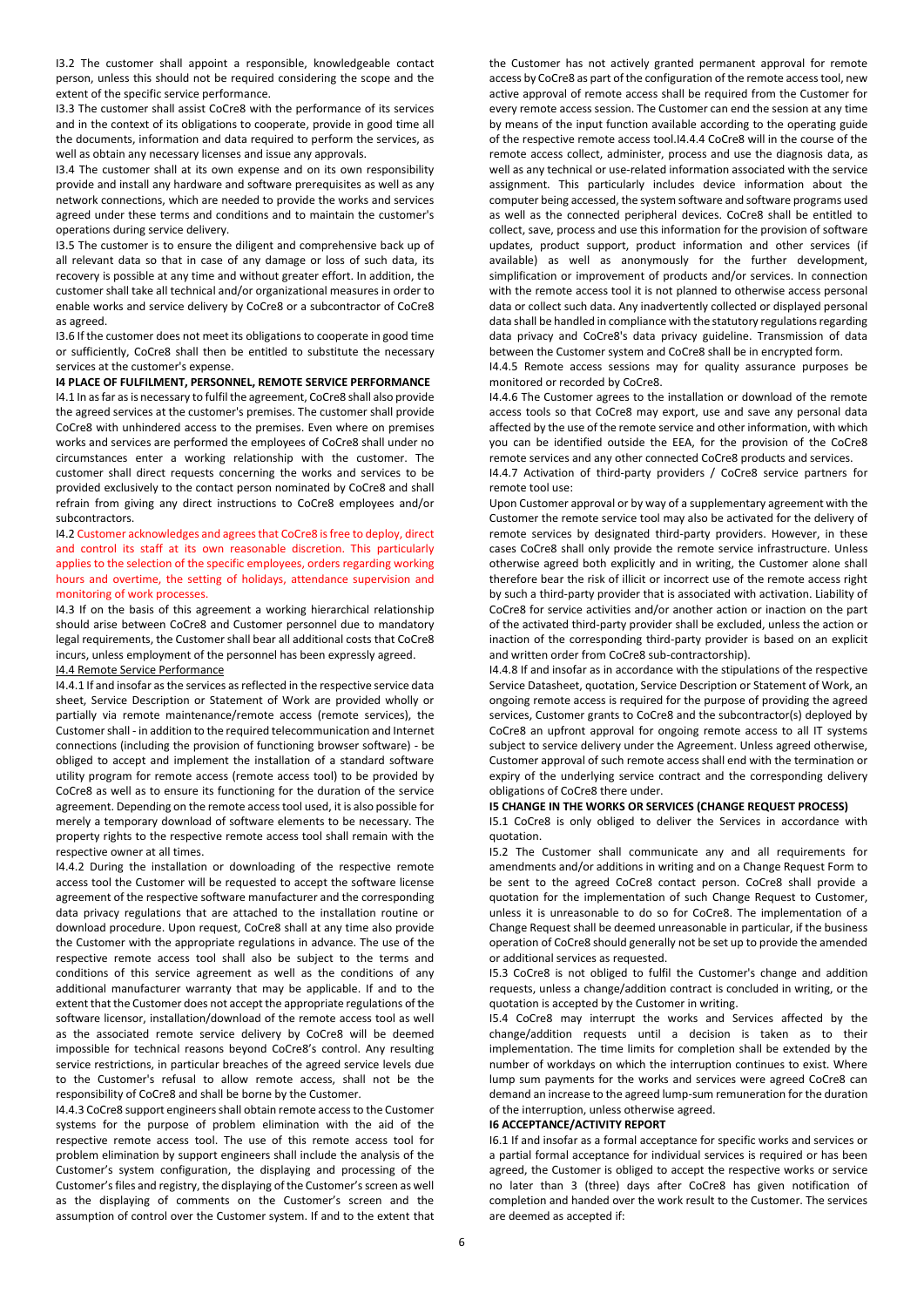- (i) the Customer confirms compliance with contractual agreements or the agreed acceptance criteria, or
- (ii) the Customer does not notify CoCre8 of any material or major deficiencies in writing during the acceptance period, or
- (iii) the Customer puts the work results to use at the end of the acceptance period without reservation.

I6.2 Any deficiencies/errors found during acceptance must be notified to CoCre8 within 3 (three) days. CoCre8 shall eliminate these deficiencies/errors free of charge within a reasonable period. If the deficiencies/errors in question are significant, CoCre8 shall - after the elimination of these deficiencies - provide the relevant work in order to continue the acceptance process.

I6.3 CoCre8 offers no warranty for any changes made to the work after acceptance.

I6.4 If and insofar as a formal acceptance has not been agreed, the satisfactory contractual conclusion of the service shall be confirmed by the Customer signing a proof of performance report without undue delay following CoCre8's performance of the agreed service or service elements. Despite the absence of the Customer's signature the activity report shall be deemed approved if the Customer does not make any substantiated objections in writing within 3 (three) days after receipt of the report.

# **I7 REMUNERATION**

I7.1 Subject to Clause G1 below, CoCre8 shall calculate its services on the basis of working, travel and waiting times according to its list prices valid at the time of the performance or as otherwise agreed. If hourly or daily rates are used for the calculation, each hour of work or each day of work started shall be calculated proportionately. In case of billing based on hourly rates any started hour will be billed at half the hourly rate if the accrued service time is <30min and at the full hourly rate if the accrued time is > 30min. In case of billing based on daily rates any started day will be billed at half the daily rate if the accrued service time is <4h and at the full daily rate if the accrued service time is > 4h.The services provided shall be invoiced against CoCre8 proof of performance records.

I7.2 In case of a time and material billing by CoCre8 as set out under section I7.1, the Customer shall additionally reimburse any incidental costs of CoCre8 in the amount actually incurred, e.g. for necessary travel and external accommodation. The incidental costs shall be shown separately in the invoice. The following rates shall be refunded for:

- (i) Motor vehicles; with rental cars the costs actually incurred, and with an own motor vehicle a charge rate per kilometre driven as set out in the then current price list.
- (ii) Rail travel second class tickets;
- (iii) Air travel Economy class flights;
- (iv) Accommodation, the costs actually incurred (reservation in accordance with CoCre8 travel policy).

I7.3 CoCre8 reserves the right to invoice additional charges for works and services that are upon Customer request or out of necessity provided outside normal CoCre8 business hours in accordance with the price list valid at the time of the specific performance.

I7.4 All prices are stated exclusive of statutory value added tax.

I7.5 All payments are due within 30 (thirty) days of date of invoice without any deduction. The Customer is in default if payment is not made accordingly. The rights and remedies of CoCre8 in case of any default in payment, especially with regard to interest for default and damages, shall be determined in accordance with the corresponding statutory regulations. **I8 RIGHTS TO USE WORK RESULTS** 

I8.1 All the work results created within the framework of this agreement which are capable of being protected, are protected by copyright and/or other intellectual property rights as the case may be. The work results may only be used by the Customer upon payment of the agreed remuneration, only in the context of and solely for the purposes of this agreement, and must not be made accessible to any third parties outside the purpose of the agreement. Unless expressly agreed otherwise the Customer may only reproduce and pass on work results and/or corresponding documentation subject to the prior written approval of CoCre8.

I8.2 CoCre8 remains entitled to free-of-charge shared use and any other use of its ideas, concepts, experiences, tools, program development components, technologies, surveys and other work results that were used or developed during the provision of the works and services.

I8.3 Records, documentation and similar documents that were left with the Customer during this agreement shall remain, unless agreed otherwise, the property of CoCre8 and its subcontractors and should, if requested, be returned within a reasonable time from the cessation of the agreement. Where required for the contractual use of the work results by Customer, Customer may retain copies of such records, documentation or similar documents for internal use.

#### **I9 DEFECTS IN SERVICES AND SERVICE RESULTS / DEFICIENCIES IN TITLE /THIRD PARTY IPR RIGHTS**

I9.1 The Customer shall, without undue delay after becoming aware of any deficiency to the works and services, notify CoCre8 in writing of such deficiencies, including a specific description of the deficiency and providing any available information as required by CoCre8 to eliminate the fault.

I9.2 Insofar as Works and Services include development/configuration of Software such works and services shall only be considered deemed as nonconforming to specifications, if such errors and deficiencies are to be qualified as substantial and reproducible deviations from the agreed program specifications, and if such deviation/error is also occurring in the latest correction release as supplied to the Customer.

I9.3 CoCre8 shall correct deficiencies in works and services by rectification or re-performance of the works and services in accordance with the agreed specifications, the choice of the remedy being within the reasonable discretion of CoCre8. Should rectification ultimately fail, the Customer shall be entitled to either reduce the remuneration or withdraw from the contract.

#### **I10 DEFAULT**

I10.1 Unless otherwise expressly agreed, service level information or service timeframes for the performance of services as indicated in quotation, the service schedules and/or the service data sheets are deemed to be average values (general situation) which CoCre8 regularly endeavours to adhere to as a target. However, the Customer has no claim to precise adherence in relation to any individual service performance.

I10.2 Agreed deadlines and completion dates shall be extended accordingly if CoCre8 is prevented from providing works or services properly as a result of circumstances for which CoCre8 is not responsible. This shall particularly apply if the Customer does not meet its obligations to cooperate in good time.

#### **I13 EFFECTIVE DATE / TERMINATION,**

The Commencement and Termination shall be defined by the quotation. In the event that termination is not defined by the quotation, the termination date shall be regarded as the date the quoted services are delivered and/or completed by CoCre8.

# **GENERAL TERMS AND CONDITIONS APPLICABLE TO SALE OF EQUIPMENT, HIRE OF EQUIPMENT, SERVICES AND PROGRAMS:**

#### **G1. PAYMENT TERMS**

G1.1 Payment

- (i) Payments shall be made in accordance with the payment terms set forth on the applicable Order Form executed by the Customer and CoCre8 and as indicated herein. CoCre8 reserves the right to revoke any credit extended to the Customer at any time.
- (ii) Any customs duties or import surcharges, taxes, rates or governmental levies (other than those assessed on profits or gains of CoCre8) which are payable in connection with the supply of Equipment, Programs or Services will be payable by the Customer, in addition to the sales price or other charges stipulated.
- (iii) If the Customer fails to make any payment within 30 days after due date CoCre8 may refuse to perform any further obligations and suspend warranty and any services and support obligations and may charge the Customer interest on the overdue amounts, thereafter at the prime rate as quoted by Standard Bank Of South Africa plus two percent (2%) plus any additional costs incurred by CoCre8.
- (iv) Should the Customer delay delivery, installation or completion of any service or item then any sums payable by reference to the date of delivery, installation or completion shall be deemed to be due and payable 30 days after the date which CoCre8 notifies to Customer as the date at which it is ready to effect such delivery, installation or completion. The Customer shall pay all CoCre8's reasonable costs and charges resulting from such delay.

#### **G1A. INSPECTION**

G1A.1 The Customer has the responsibility to inspect and verify the tax invoice and the prices quoted on such tax invoice received by it upon delivery thereof. The Customer will be entitled to notify CoCre8, in writing, within 7 days of receipt by the Customer of such tax invoice, of any inaccurateness of the tax invoice which it has identified, failing which the Customer will be deemed to have inspected and verified the tax invoice and the prices quoted on such tax invoice delivered to it and confirmed the accurateness of the tax invoice.

G1A.2 To the extent that the CPA is applicable, the Customer has the responsibility to inspect and verify the goods received by it upon delivery thereof. The Customer will be entitled to notify and return to CoCre8, in writing, –

<span id="page-6-0"></span>(i) any goods which are returnable under the CPA, but specifically excluding goods which are defective, within 10 days; or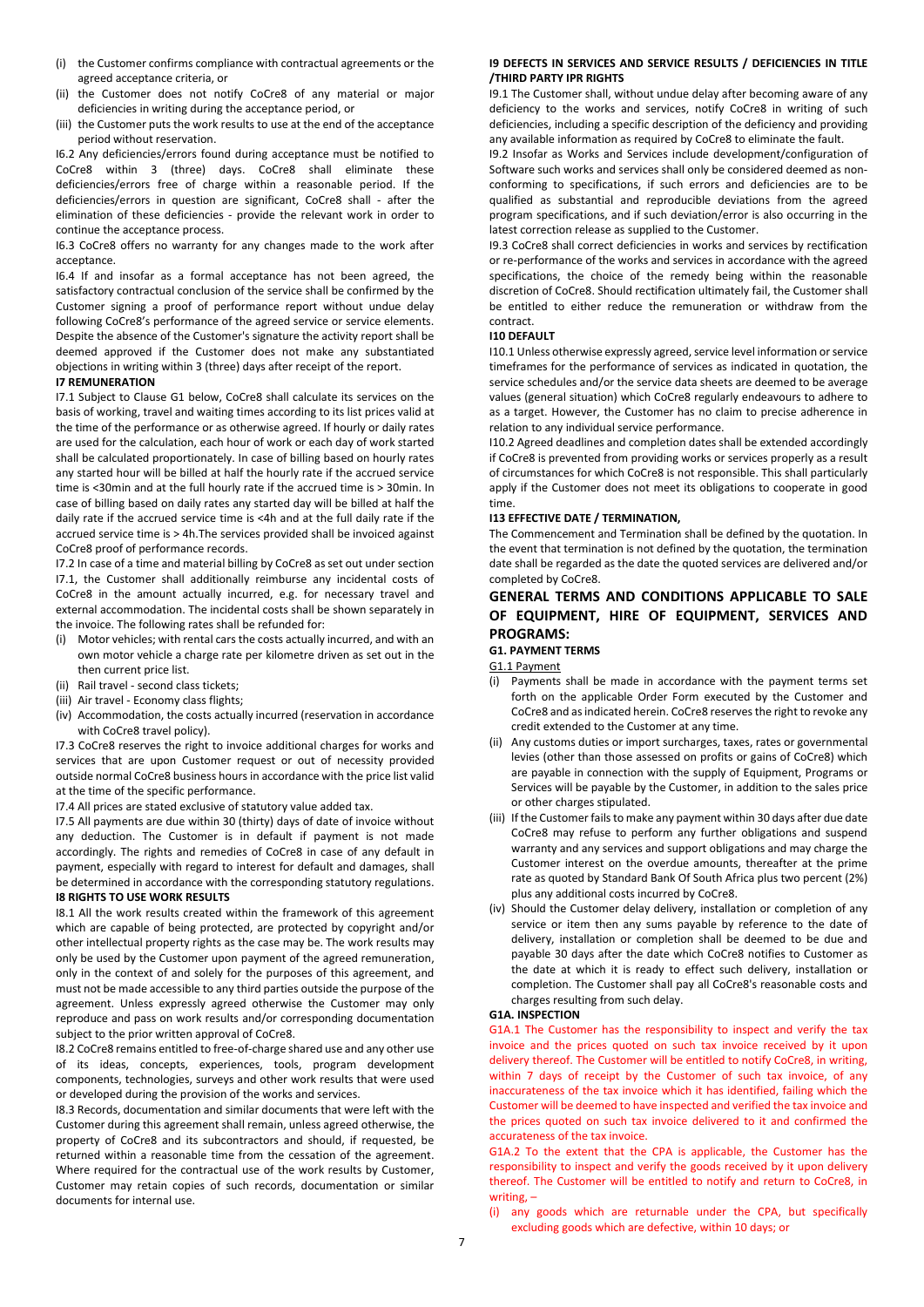#### <span id="page-7-0"></span>(ii) any defective goods, within 6 months,

of receipt by the Customer of such goods, of any reason for their return in respect of goods referred to in clause [\(i\)](#page-6-0) or defects to the quality of the goods in respect of goods referred to in clause [\(ii\),](#page-7-0) which it has identified, failing which the Customer will be deemed to have inspected and verified the goods delivered to it and confirmed the good quality of the goods free from any and all defects, and the correctness of the order. To the extent permitted in law, CoCre8's liability to the Customer in respect of any returned goods timeously in accordance with this clause shall be limited to the remedies set out in these Terms and Conditions.

G1A.3 To the extent that the CPA is not applicable, the same provisions of clause G1A.2 shall apply, except that notice to CoCre8 and any goods returned to CoCre8, whether defective or not, must be made –

- (i) in respect of quality disputes (being in respect of any physical damage of the good and/or to the packaging of the good which could be identified upon delivery thereof), within 72 hours of receipt by the Customer of such goods; and/or
- (ii) in respect of performance disputes (being in respect of nonconformance with the requested specifications listed on the relevant Purchase Order), within 7 days of the receipt by the Customer of such goods.

#### **G2. RETENTION OF TITLE**

Title to any goods sold by CoCre8 to Customer shall be retained by CoCre8 until it is in receipt of payment in full of the contract price payable.

# **G3. SPECIFICATIONS**

#### G3.1 Substitutions and modifications

CoCre8 may substitute or modify any Equipment, Program or Services agreed to be supplied to the Customer provided that any substituted or modified item shall be substantially equivalent in performance and capabilities to the Equipment, Program or Services originally ordered. G3.2 Data transmission

The Customer accepts and acknowledges that the ability of any unit of Equipment to meet its data transmission speed specifications (if any) is subject to limitations imposed on the use of telecommunications lines by the agency furnishing such lines and to the availability of telecommunication equipment and lines.

#### **G4. CARE AND USE**

The Customer shall use the Equipment and Programs in the manner contemplated by CoCre8's Product Description relating thereto. The Customer shall supervise, manage and control the proper use of the Equipment and Programs (including routine Customer maintenance, if any) in the manner that CoCre8 may reasonably specify from time to time. The Customer shall also ensure that adequate backup plans, restart procedures, checks for accuracy and security of data together with other necessary procedures and controls are provided by the Customer to meet its requirements.

#### **G5. LIMITATION OF LIABILITY**

G5.1 Save and to the extent that an exclusion or limitation of liability shall be prohibited by law, CoCre8's liability for any and all claims, whether in contract, delict or otherwise, or whether related to any one event or series of connected events shall not exceed the lesser of the price paid for the item of Equipment, Program or Service in respect of which liability arises, 30% of the total annual contract value or R250000, whichever is the lowest. For determining the allocation to a specific contract year the decisive element is the point in time at which the activity that triggered the damage was carried out or omission took place contrary to an obligation to act. Any sums not claimed in a year in respect of this maximum liability amount cannot be carried forward to the following year. A change in the burden of proof to the detriment of the Customer is not associated with the above regulations. G5.2 CoCre8 assumes no responsibility for damage that occurs in conjunction with the Customer not creating a daily data backup in a suitable form or otherwise ensuring immediate and low-priced data recovery. The obligation to reimburse damages if any damage is caused to data media material shall not include the reimbursement of any expenditure(s) for the retrieval of any lost data or information. CoCre8 shall not be responsible for any data backups or data corruption.

G5.3 CoCre8 shall have no responsibility or liability for equipment, programs or services supplied by persons other than CoCre8 or for modifications to any Equipment or Programs, which are made by persons other than CoCre8. In no event shall CoCre8 be liable for any incidental or consequential damages, loss of use, loss of data, loss of business, and loss of profits resulting from any cause whatsoever.

G5.4 In all other respects, i.e. unless these terms do not expressly provide for any further liability, any liability of CoCre8, its bodies, representatives and agents, in particular employees for damages and reimbursement of costs for any legal reason whatsoever, is excluded. CoCre8 accepts no liability in particular for direct/indirect damage or consequential damage,

including any loss of profits on the part of the Customer or other beneficiaries.

## **G6. INTELLECTUAL PROPERTY RIGHTS**

# G6.1 CoCre8's intellectual property rights

CoCre8 retains all intellectual property rights to itself and on behalf of its licensors in and to all Equipment, Programs (including customisation and modifications made by CoCre8) and Services provided by CoCre8 to the Customer.

# G6.2 License to use

Subject as mentioned elsewhere in these Terms and Conditions the Customer is hereby granted a non-exclusive, non-transferable licence under CoCre8's copyright, patents and other intellectual property rights to use the Equipment, Programs and Services in the form and for the purpose for which they are supplied.

G6.3 If any unauthorised modification is made either to any Equipment (including but not limited to obtaining access without the express authority of CoCre8 to any installed latent capacity) or to any Program then the Customer shall be deemed to be in breach of these Terms and Conditions and CoCre8 shall be entitled to terminate forthwith any licence applicable to any Program to be used on such Equipment or to any Program so modified, and in the meantime the Customer's continued use of any such Program shall be regarded as unauthorised.

Any authorised modification by or on behalf of the Customer resulting in an enhanced level of capacity of any Equipment shall be subject to the payment by the Customer in respect of all Programs in its possession of the rates of charges charged by CoCre8 at that time for the use of Programs on Equipment at the said enhanced level of capacity.

# G6.4 Confidential information

The parties agree not to use or disclose to any third party, except for the purpose of observance of these Terms and Conditions, any confidential information of the other party. It is understood and agreed that all CoCre8 Programs (including but not limited to the Programs as defined in L1.2), shall be deemed to form part of CoCre8's confidential information.

#### G6.5 Instructions

The Customer shall follow all reasonable instructions that CoCre8 gives from time to time with regard to the use of trademarks, copyrights and other notice of ownership rights of CoCre8 and/ or its licensors. In particular but without being limited to the foregoing the Customer shall provide CoCre8 promptly upon request with information relating to the location and identification of all processors upon which specified programs are installed in order to assist CoCre8 in the computation of third party royalties.

#### G6.6 Diagnostic materials

From time to time CoCre8 may provide diagnostic materials, which may include and/or be included in diagnostic and test routines, programs, manuals, documentation and data. These diagnostic materials are not the subject of any licence granted to the Customer for its own use but shall be held at the Customer's site on behalf of CoCre8 as an aid to the carrying out of services by CoCre8. The Customer shall use the diagnostic materials solely in the manner and for the purposes specified by CoCre8 and will follow CoCre8's advice concerning their use. The Customer shall keep the diagnostic materials, including the results obtained by their use, confidential and will not disclose the same to any third party. The Customer shall permit CoCre8 at all reasonable times to audit the use of diagnostic materials and to remove the diagnostic materials whenever CoCre8 so requires. CoCre8 shall be entitled to remove any diagnostic materials from Customer's premises forthwith upon termination of any CoCre8 service in connection with which the relevant diagnostic materials are used.

#### **G7. INDEMNIFICATION**

G7.1 CoCre8 will, at its sole expense, defend any action brought against the Customer based on a claim that any Equipment, Program or Service acquired from CoCre8 or any part thereof infringes a patent or registered design or copyright of a third party and will pay all costs and damages finally awarded against the Customer in any such action which are attributable to such claim provided that:

- (i) the Customer promptly notifies CoCre8 of any such claim or allegation of infringement; and
- (ii) CoCre8 shall have sole control of the defence and settlement of any such claim; and
- (iii) the Customer will provide CoCre8 with such assistance in such defence as CoCre8 may reasonably require; and
- (iv) the Customer shall not incur any cost or expense for CoCre8's account without CoCre8's prior written consent.

G7.2 Save as provided above CoCre8 shall have no liability whatsoever to the Customer in respect of patent, copyright, registered design or other intellectual property rights and in particular, but without limiting the generality of the foregoing, CoCre8 shall have no liability to Customer hereunder for infringement which is based on the use of any unit of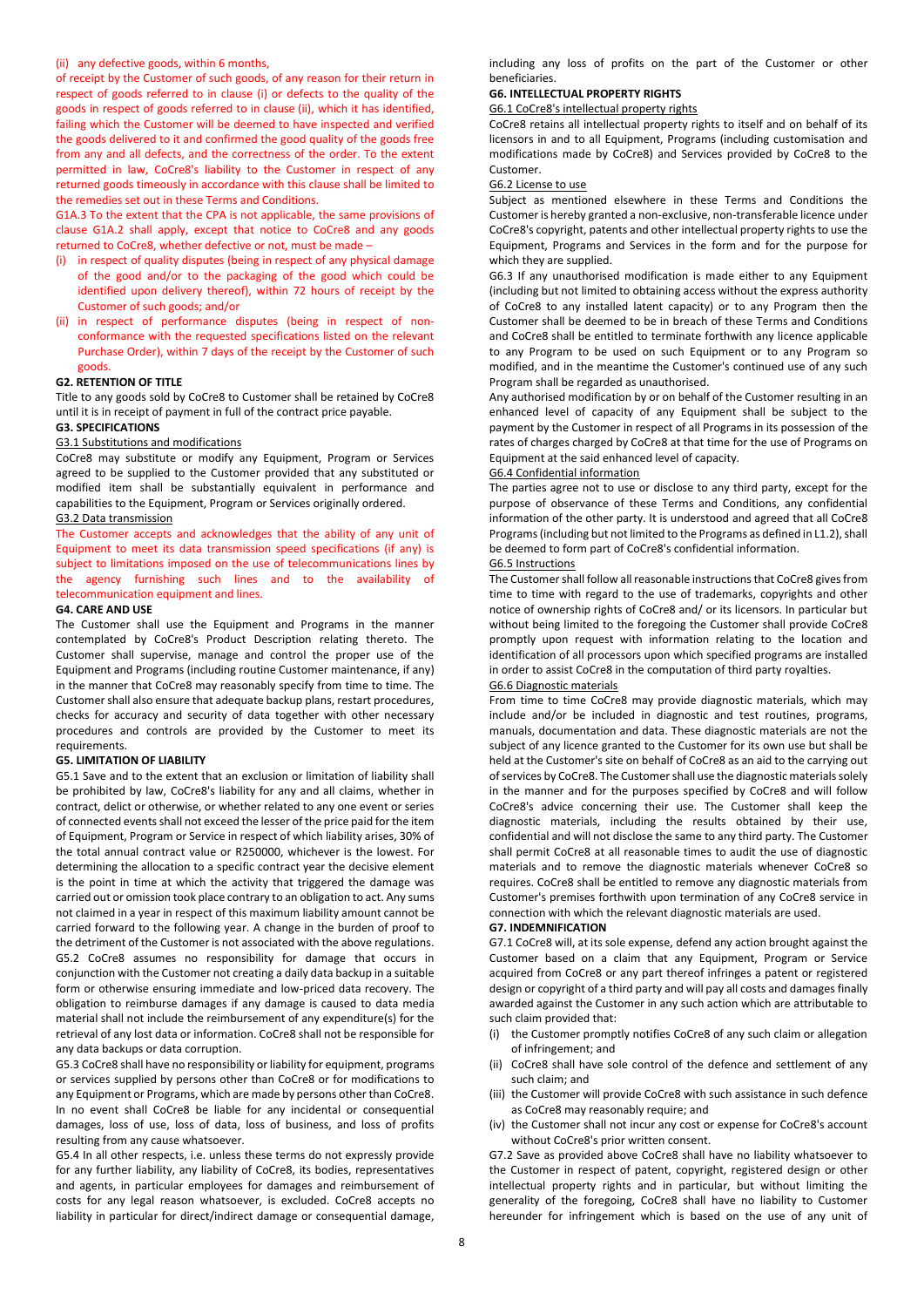Equipment, Program or Service other than as specified or licensed by CoCre8, in combination with Equipment, Programs or Services not supplied by CoCre8.

## G7.3 Modification by CoCre8

If any allegation of infringement of copyright or other intellectual property right with respect to any unit of Equipment, Program or Service is made, or, in CoCre8's opinion is likely to be made, CoCre8 may at its sole option and expense, procure for the Customer the right to continue using the same, modify or replace the infringing item so as to avoid the infringement, or accept the return of such item and grant the Customer a credit for its depreciated value. The depreciated value of any item so returned shall be its original purchase price paid by Customer (exclusive of any taxes, duties and similar imports paid thereon) less 2% of such purchase price for each month from the date of original delivery thereof to date of return.

#### **G8. TERMINATION**

G8.1 If the Customer is in breach of contract and does not remedy that breach within fourteen days after receiving written notice from CoCre8, then CoCre8 may immediately terminate the contract or, at CoCre8's option, suspend the performance of CoCre8's obligations under that or any other contract until the breach is remedied. The Customer will have no claim against CoCre8 on account of CoCre8's withholding performance of its obligations in these circumstances.

G8.2 If either party commits an act of insolvency or goes or is placed into liquidation (either provisionally or finally), (other than solely for amalgamation or reconstruction) or if a judicial manager is appointed over any part of the party's business, then the other party may regard any such circumstances as grounds for immediately terminating any contract without notice.

G8.3 Termination will not discharge either party from performing any obligation or from payment of any sums already due or becoming due by reason of the termination.

G8.4 Upon termination for whatever reason, the Customer will immediately deliver up any CoCre8 property which he has no contractual right to retain and CoCre8 may enter any premises to recover and remove such property. G8.5 If any of the representations and covenants in these Terms and Conditions are violated by the Customer, its directors, officers, employees, subcontractors, agents or representatives, it will constitute grounds for termination of any contracts and business relationships between CoCre8 and the Customer, at CoCre8's sole discretion. Such termination shall be without prejudice to any other available remedies, particularly indemnification claims.

#### **G9. EXPORT**

G9.1 Export or re-export including the immaterial transfer of goods as well as technical support in conjunction with these Terms and Conditions may be subject to licensing obligations and/ or government approval e.g. by reason of type or of intended purpose. Obtaining these licenses is the responsibility of the contracting party that is obliged to obtain appropriate licenses according to the valid export control regulations of the Federal Republic of Germany, the European Union, the United States of America (USA) or according to the law of any other country that is affected by such a provision or regulates such a provision. The contracting parties agree to provide upon the other party's request any and all information reasonably required to obtain such license/government approval.

G9.2 Exports, re-exports and the provision of services in conjunction with these Terms and Conditions may not take place if there is any reason to assume that the use will be in connection with chemical, biological or nuclear weapons or missiles capable of delivering such weapons.

G9.3 The contracting parties shall comply with the latest versions of the corresponding sanction lists of the European Union, the German Federal Government, US export authorities or of any other relevant countries, e.g. European Sanctions List, Denied Persons List, as well as any other warnings from the appropriate authorities and shall act accordingly.

G9.4 Activities in conjunction with these Terms and Conditions are generally and as a rule not permitted for countries and citizens of country group E according to US Export Administration Regulations (e.g. Iran, Syria, North Korea, Sudan, Cuba).

G9.5 CoCre8 shall not be obliged to make any deliveries and/or fulfil any other obligations that result from these Terms and Conditions if CoCre8 is prevented from making such deliveries or from fulfilling the corresponding obligations by export regulations (in particular e.g. those defined by Germany, the European Union, USA or Japan).

G9.6 A breach of the provisions of this paragraph shall be deemed a material breach of this agreement.

# **G10. PRODUCT DESCRIPTION - DEFINITION**

"Product Description" at any time shall mean, "the then current published CoCre8 technical specification for the product or service, or in the absence

of such a document, the most recent technical specification of the product provided by the manufacturer thereof".

#### **G11 OBLIGATION TO SECRECY / DATA PROTECTION / SUBCONTRACTORS**

G11.1 The contracting parties shall use all the documents, information and data they receive from the other party and which are denoted as "Confidential" solely for the performance of this service agreement. As long as and unless they have become generally known (without breach of any confidentiality undertaking) or the other contracting party has approved their publication beforehand or such publication is mandatory in the context of official or judicial proceedings, the receiving contracting party shall not disclose the aforesaid documents and information towards third parties except to the extent such third parties are involved in the performance of the respective services under these Terms and Conditions and have a need to know. The obligations under this subsection G11.1 shall continue to exist for 5 years after the end of these Terms and Conditions.

G11.2 Personal Information is information relating to an identifiable, natural or juristic person, including but not limited to information relating to race, gender, sex, marital status, nationality, ethnic or social original, colour, sexual orientation, age, physical or mental health, religion, belief, disability, language, birth, education, identity number, telephone number, e-mail, postal or street address, biometric information and financial, criminal or employment history, as well as correspondence sent by the person that is implicitly or explicitly of a private or confidential nature or further correspondence that would reveal the contents of the original correspondence ("**Personal Information**").

G11.3 The Customer acknowledges that its Personal Information provided to CoCre8 may be protected by data protection legislation such as the Protection of Personal Information Act, No 4 of 2013 ("**POPI**") and the NCA and the Customer expressly consents to CoCre8 collecting, receiving, recording, organizing, collating, storing, updating, modifying, retrieving, altering or processing of its Personal Information.

G11.4 The Customer consents to all communications being monitored or recorded by CoCre8 in accordance with the applicable laws, for use in business practices, prevention of unauthorised use of CoCre8's systems and in respect of the detection and prevention of crime.

G11.5 The contracting parties shall observe the statutory regulations for the protection of Personal Information. As a general rule CoCre8 collects, processes and uses personal data, including Personal Information, exclusively as commissioned by the Customer or the respective beneficiary. CoCre8 may and shall use the transferred data only in order to fulfil the contractual obligations under these Terms and Conditions as well as anonymously for evaluations and quality assurance measures. Any transfer to third parties shall only take place if the latter are integrated in the service provision as subcontractors for CoCre8 or work anonymously for purposes of statistical evaluation and quality assurance. The Customer also expressly agrees to automated transfer, use, storage and evaluation of Personal Information for contractually agreed purposes, in particular for the purposes of remote services. CoCre8 will not acquire ownership of the data of the Customer and/or beneficiaries and shall at the request of the Customer or respective beneficiary, and at the latest by the end of the Contract, surrender the data in a common data format to be agreed with the Customer.

G11.6 The Customer agrees that CoCre8 will not be held liable for the good faith disclosure of any of this Personal Information to such third parties and that no further specific consent needs to be obtained for the transfer of such information to a specific third party for the purposes of establishing its credit rating and in providing the goods and/or services to the Customer in terms of this Agreement.

G11.7 If required, over and above the consent provided herein, for reasons concerning data privacy rights, the Customer shall sign an appropriate, express, written declaration of consent and reach an agreement with CoCre8 on the necessary organizational and technical protective measures under the terms of the applicable data privacy laws.

G11.8 CoCre8 has placed all employees deployed for data processing under a written obligation of data secrecy. The data protection officers of the contracting parties shall be mutually available as a contact for all matters relating to data protection.

G11.9 CoCre8 can subcontract services, but must impose on the subcontractor's obligations in keeping with the preceding paragraph (section G11.1).

G11.10 The Customer shall ensure that all legally required prerequisites (e.g. by obtaining declarations of consent) are in place so that CoCre8 can provide the agreed services without any infringements of applicable data protection laws.

#### **G12. COMPLIANCE WITH LAWS AND REGULATIONS**

G12.1 The Customer shall comply with all applicable laws, statutes, regulations, and codes relating to anti-bribery and anti-corruption including,